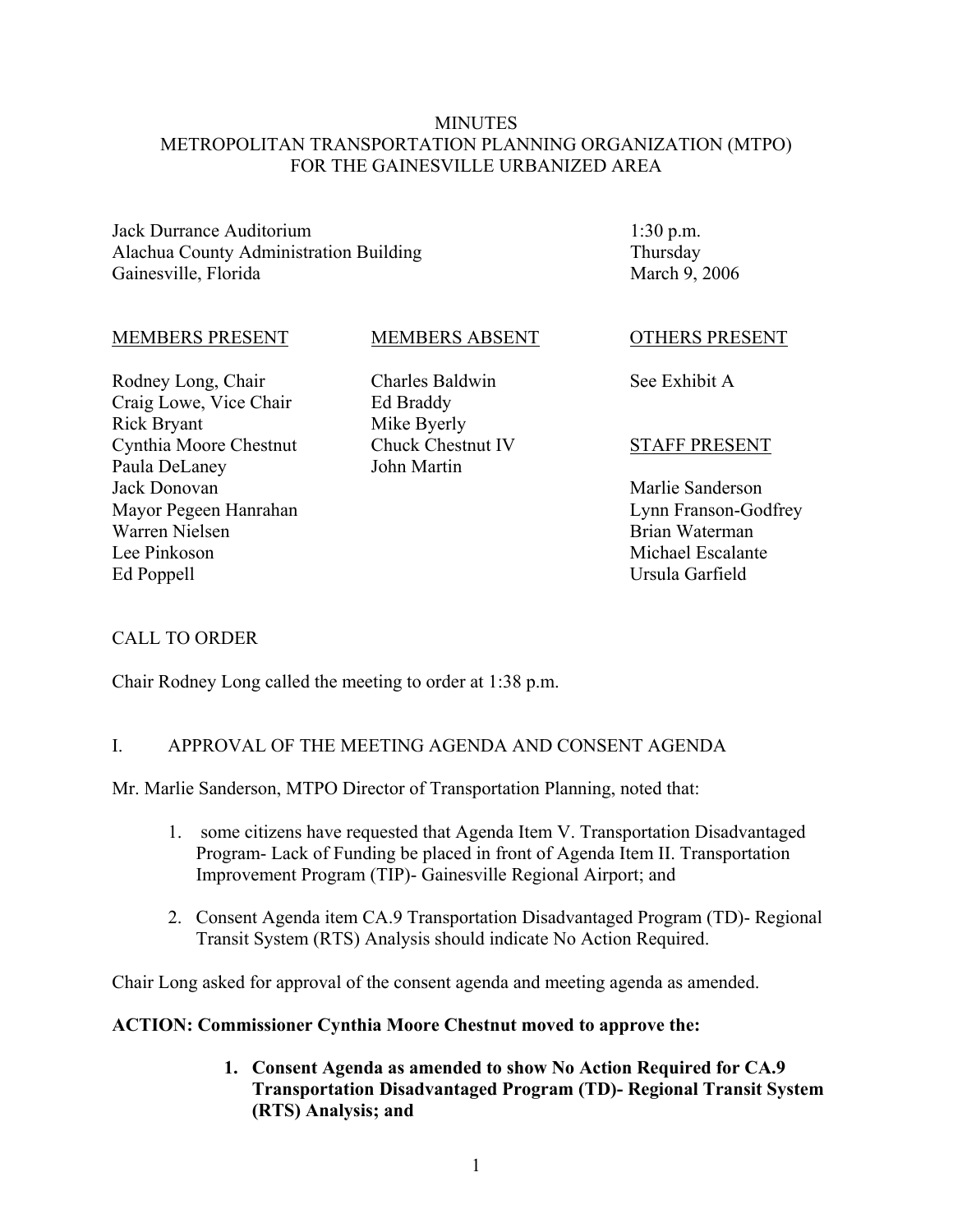## **2. Meeting Agenda as amended to place Agenda Item V. Transportation Disadvantaged Program- Lack of Funding in front of Agenda Item II. Transportation Improvement Program (TIP)- Gainesville Regional Airport.**

## **Commissioner Donovan seconded; motion passed unanimously.**

## II. TRANSPORTATION IMPROVEMENT PROGRAM (TIP)- GAINESVILLE REGIONAL AIRPORT

Mr. Sanderson stated that Gainesville Regional Airport staff is requesting that the TIP be amended to fund the design for the proposed new entrance road from Waldo Road.

Mr. Brian Waterman, MTPO Senior Planner, and Mr. Rick Crider, Gainesville Regional Airport Director, discussed the TIP amendment and answered questions.

### **ACTION: Commissioner Pinkoson moved to:**

- **1. approve the new Airport Access Road TIP amendment; and**
- **2. request that Gainesville Regional Airport officials meet with the MTPO's Design Team at appropriate project design review stages as specified in the** *MTPO Urban Design Policy Manual***.**

**Commissioner DeLaney seconded.** 

**Mr. Sanderson noted that Florida Statutes require that TIP actions be done by rollcall vote and conducted a rollcall vote. The results are as follows:**

|                                      |            | <b>CITY COUNTY</b> |
|--------------------------------------|------------|--------------------|
| <b>Commissioner Bryant</b>           | Yes        |                    |
| <b>Commissioner Cynthia Chestnut</b> |            | Yes                |
| <b>Commissioner DeLaney</b>          |            | Yes                |
| <b>Commissioner Donovan</b>          | Yes        |                    |
| <b>Mayor Hanrahan</b>                | <b>Yes</b> |                    |
| <b>Commissioner Lowe</b>             | Yes        |                    |
| <b>Commissioner Nielsen</b>          | Yes        |                    |
| <b>Commissioner Pinkoson</b>         |            | <b>Yes</b>         |
| <b>Chair Long</b>                    | Ves        |                    |

### **Motion passed.**

## III. GAINESVILLE TRAFFIC MANAGEMENT SYSTEM

Mr. Sanderson stated that, at its August  $30<sup>th</sup>$  meeting, the MTPO requested that City of Gainesville identify funding and phasing recommendations to implement the Traffic Signal Master Plan. He said that City staff was present to discuss its recommendations.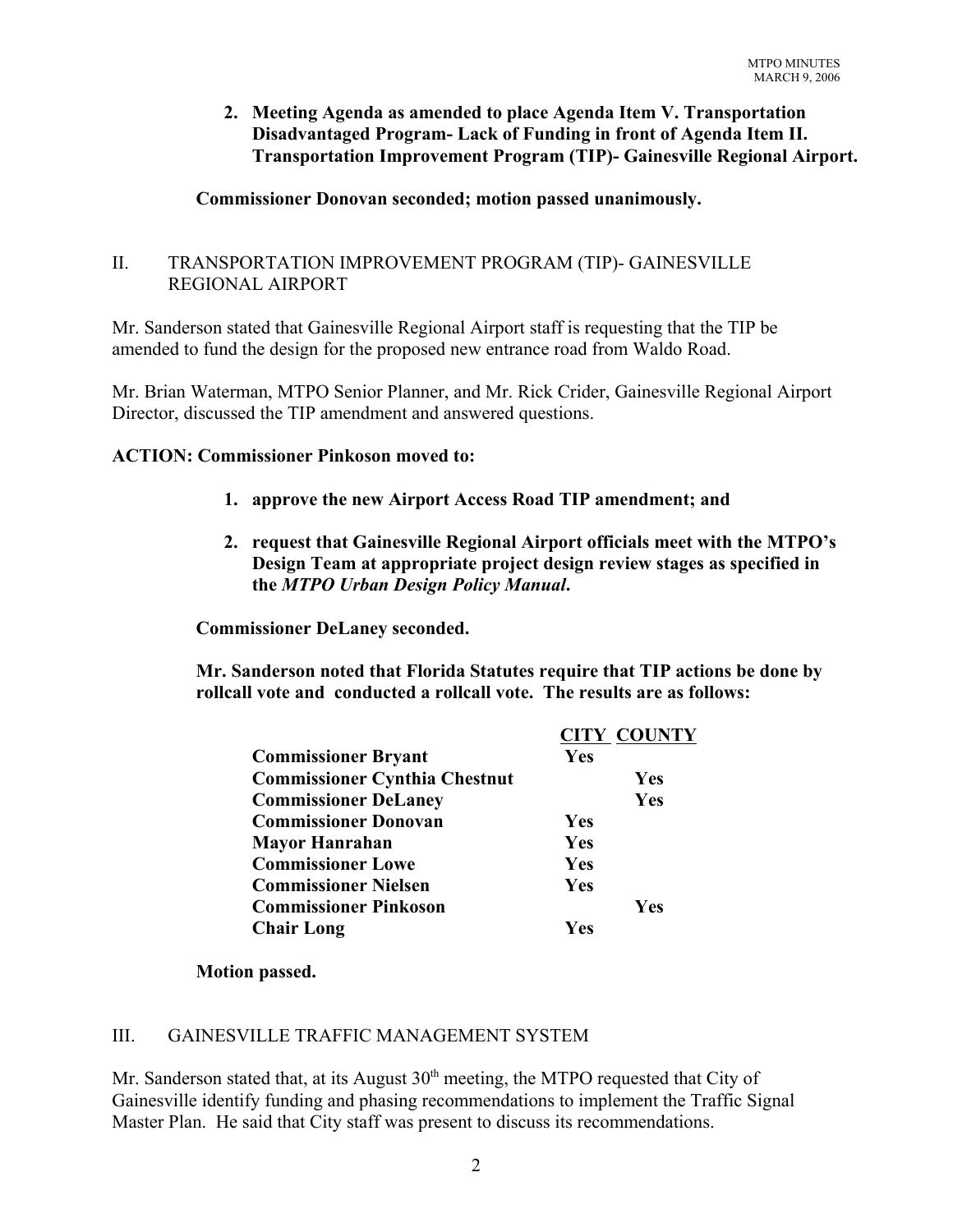Mr. Brian Kanely, City of Gainesville Transportation Services Manager, discussed the status of the current traffic signal system. He said that the City's consultant would make a presentation on the implementation of the Traffic Signal Master Plan.

Mr. Jack Freeman, Kittleson and Associates Senior Principal, Mr. Kanely and Mr. Phil Mann, City of Gainesville Traffic Engineer, discussed Traffic Signal Master Plan implementation and answered questions.

Chair Long requested that MTPO staff provide a consent agenda item information item regarding a Bus Rapid Transit (BRT) Study timeline and detailed BRT study scope of work.

## IV. FDOT'S TRANSPORTATION REGIONAL INCENTIVE PROGRAM (TRIP)

Mr. Sanderson stated that Alachua County received a letter from the FDOT Secretary inquiring whether the County wanted to participate in a Regional Partnership and be eligible for TRIP funding. He discussed the letter and answered questions. He noted that MTPO staff has prepared a draft response letter to the FDOT District 2 Secretary. He said that City and County staffs were present to discuss a Regional Partnership.

Mr. Michael Fay, Alachua County Assistant Public Works Director, discussed potential Regional Partnership and answered questions. He suggested that the Alachua County Commissioners take action on the response letter.

Chair Long requested that the MTPO Attorney advise whether the Alachua County Commission could take action on the response letter.

Mr. Richard Hedrick, Alachua County Public Works Director, Mr. Fay and Mr. Sanderson continued discussion of discussed potential Regional Partnership and answered questions.

Mr. Dave Schwartz, Counsel to the MTPO, stated that the Alachua County Commission could not take action on the response letter at the MTPO meeting, but that it could take action at the Alachua County Commission meeting that followed the MTPO meeting.

# V. TRANSPORTATION DISADVANTAGED PROGRAM- LACK OF FUNDING

Mr. Sanderson stated that the Alachua County Commission has requested that the MTPO discuss the shortage of funds for purchasing rides for the transportation disadvantaged program.

Ms. Lynn Franson-Godfrey, MTPO Senior Planner, discussed the shortage of funds for purchasing rides for the transportation disadvantaged program and answered questions.

Ms. Jo DiNicola discussed her concerns regarding the transportation disadvantaged service.

## VI. UPCOMING MEETINGS

The MTPO decided to cancel its April meeting and agreed to meet next on May  $2<sup>nd</sup>$  at 1:30 p.m.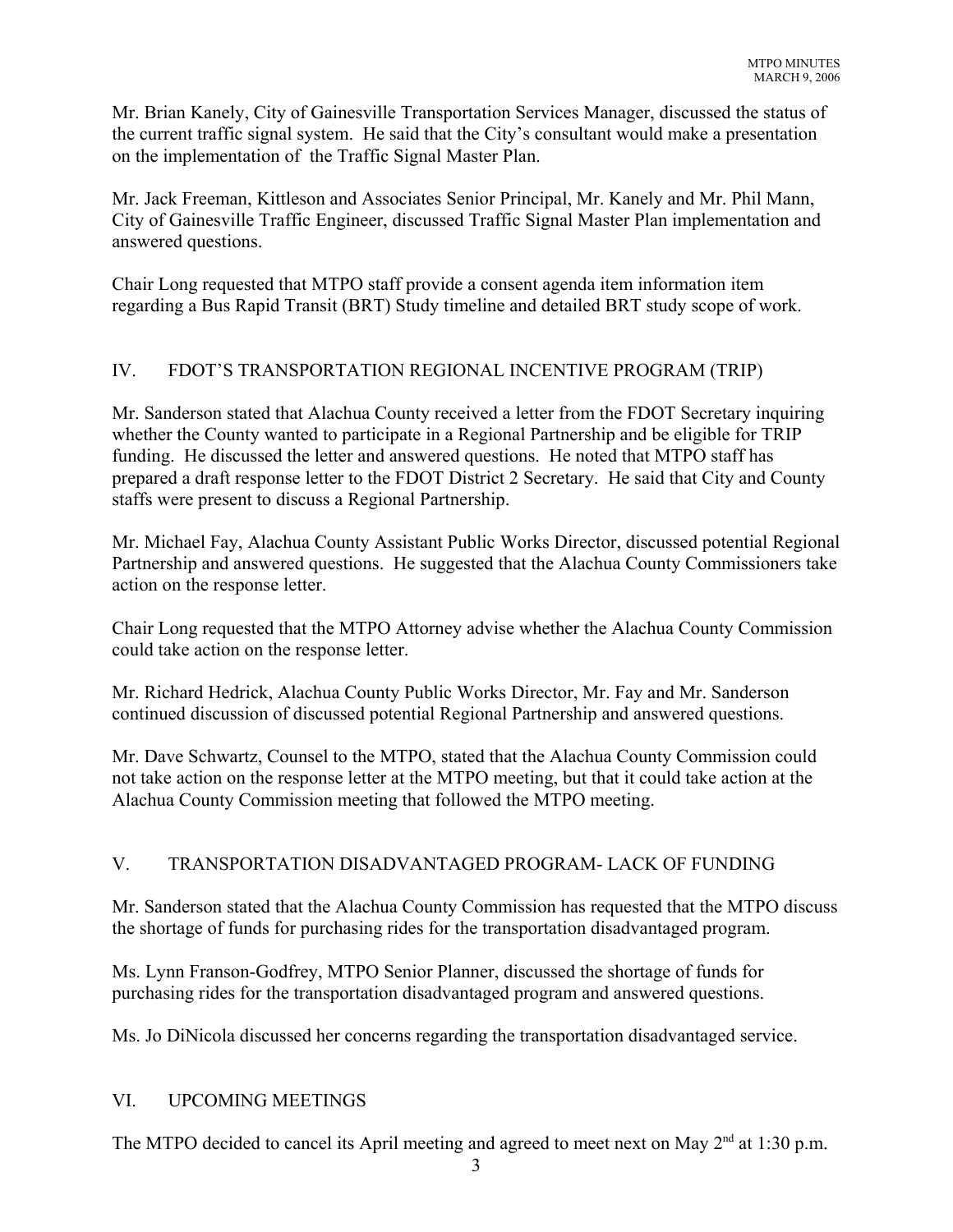### VII. COMMENTS

## A. MTPO MEMBER COMMENTS

There were no MTPO member comments.

## B. CITIZENS COMMENTS

Mr. Willow discussed his transportation concerns.

# C. CHAIR'S REPORT

There was no Chair's Report.

### ADJOURNMENT

Chair Long adjourned the meeting at 3:20 p.m.

Date Lee Pinkoson, Secretary/Treasurer

 $\mathcal{L}_\text{max}$  , and the contribution of the contribution of the contribution of the contribution of the contribution of the contribution of the contribution of the contribution of the contribution of the contribution of t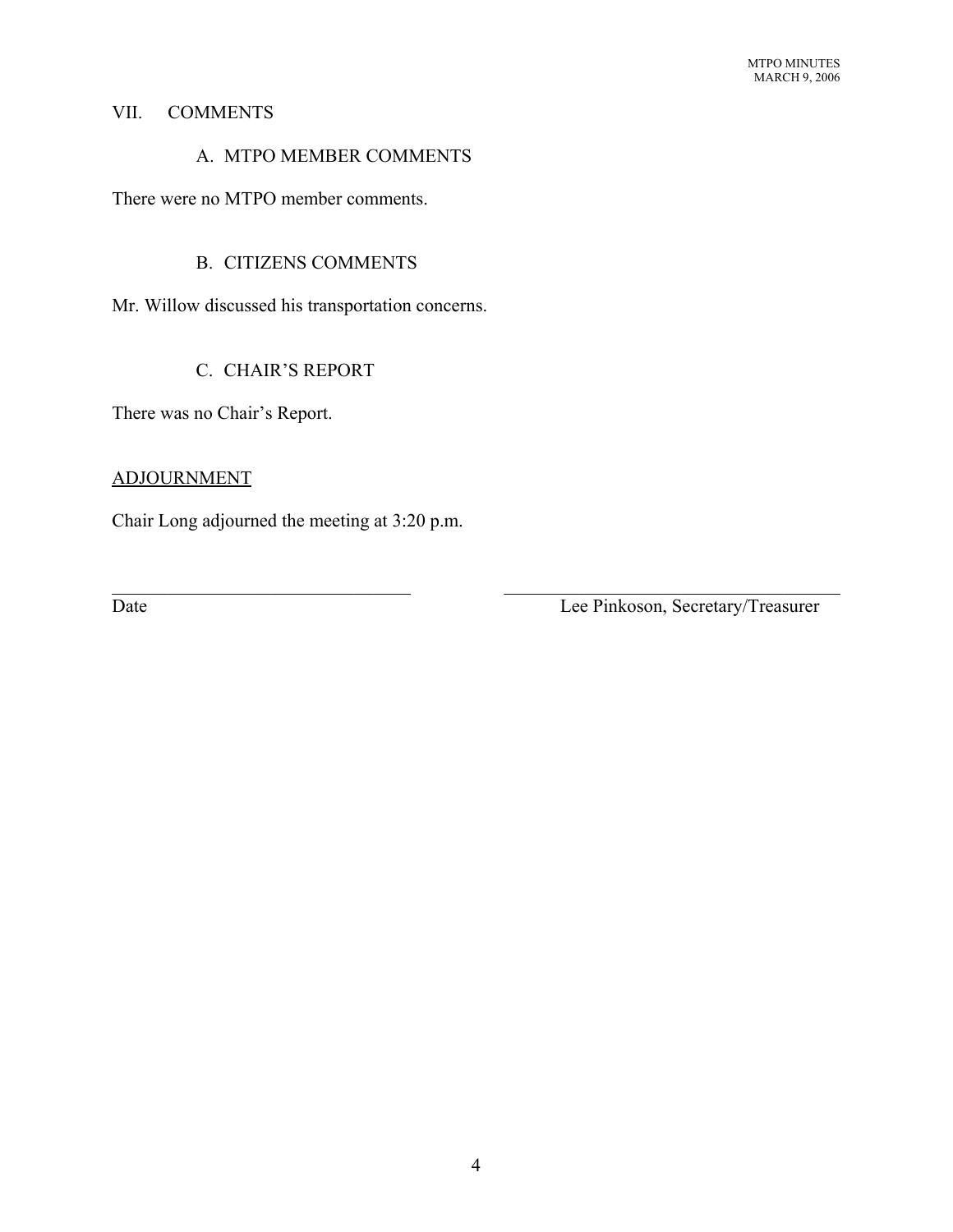# **EXHIBIT A**

| <b>Alachua County</b> | <b>City of Gainesville</b> | <b>Florida Department</b><br>of Transportation |
|-----------------------|----------------------------|------------------------------------------------|
| Michael Fay           | Dekova Batey               | Doreen Joyner-Howard                           |
| Randall Reid          | Russ Blackburn             | Gwen Pra                                       |
| Dave Schwartz         | Jesus Gomez                |                                                |
|                       | Brian Kanely               |                                                |
|                       | Phil Mann                  |                                                |
|                       | Teresa Scott               |                                                |
|                       |                            |                                                |
|                       |                            |                                                |
|                       |                            |                                                |
|                       |                            |                                                |
|                       |                            |                                                |
|                       |                            |                                                |

\* By telephone

# Provided written comments

\\Mike\public\em06\mtpo\minutes\march09.wpd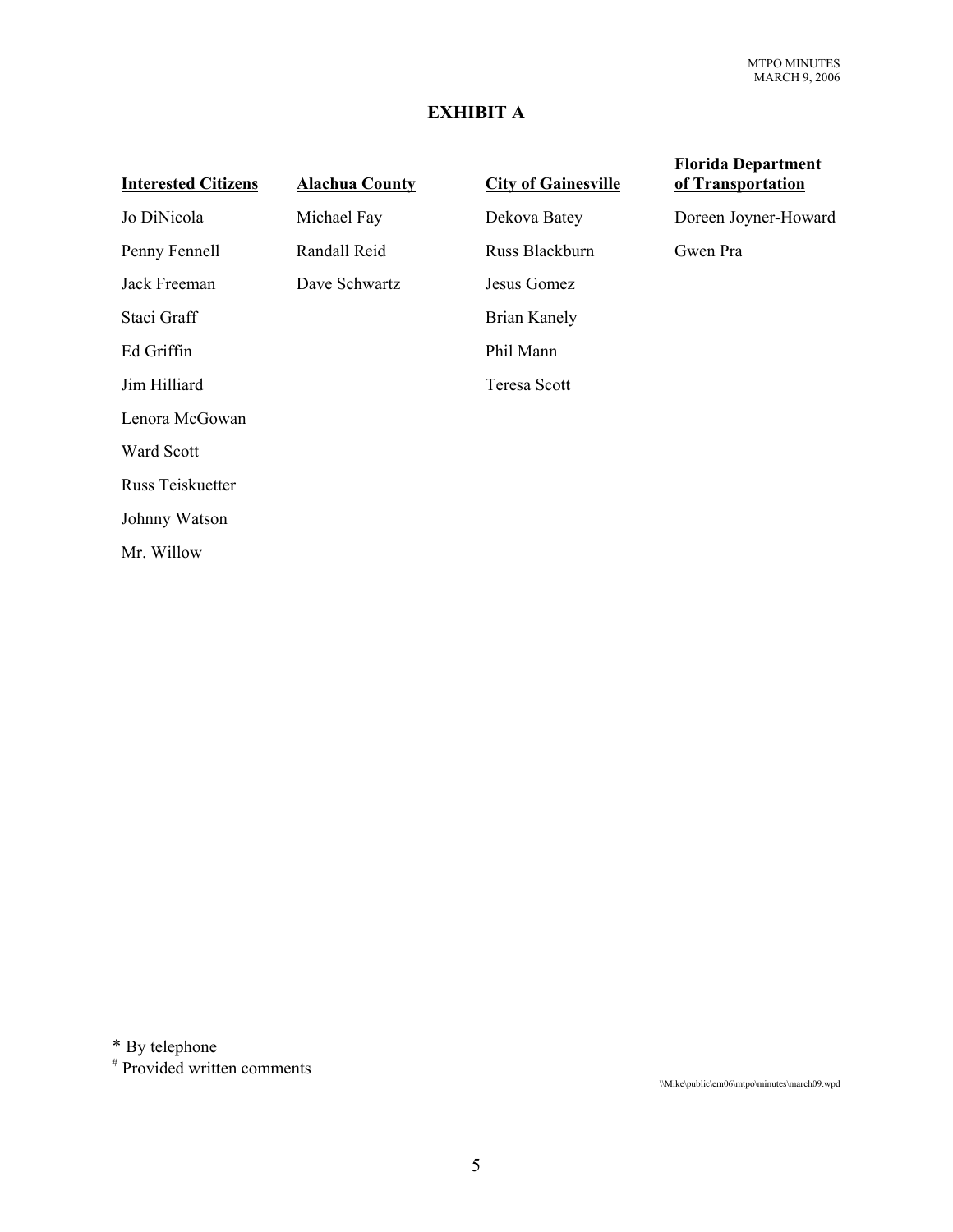

### **CONSENT AGENDA METROPOLITAN TRANSPORTATION PLANNING ORGANIZATION FOR THE GAINESVILLE URBANIZED AREA**

**Jack Durrance Auditorium Thursday, 1:30 p.m.** Alachua County Administration Building March 9, 2006 **Gainesville, Florida**

#### **STAFF RECOMMENDATION**

| Page $*9$        | CA.1 | <b>MTPO Minutes- January 12, 2006</b>                                                                                                               | <b>APPROVE MINUTES</b>                                 |
|------------------|------|-----------------------------------------------------------------------------------------------------------------------------------------------------|--------------------------------------------------------|
|                  |      | This set of MTPO minutes is ready for review                                                                                                        |                                                        |
| Page $*17$ CA. 2 |      | Archer Braid Bicycle Pedestrian Corridor<br><b>Design Proposal</b>                                                                                  | <b>APPROVE PROPOSAL</b>                                |
|                  |      | The Florida Community Design Center has submitted a request for funding<br>a design proposal for the number one ranked Bicycle Master Plan corridor |                                                        |
| Page $*23$ CA. 3 |      | <b>Enhancement Applications-2006</b>                                                                                                                | <b>APPROVE JOINT</b><br><b>RECOMMENDATIONS</b>         |
|                  |      | May $1st$ is the deadline for Enhancement project applications to the Florida<br>Department of Transportation (FDOT)                                |                                                        |
| Page #33 CA. 4   |      | <b>MTPO Certification</b>                                                                                                                           | <b>AUTHORIZE CHAIR TO</b><br><b>SIGN CERTIFICATION</b> |
|                  |      | FDOT is recommending that the MTPO planning process be certified                                                                                    |                                                        |
| Page #37 CA. 5   |      | <b>Intergovernmental Coordination and Review and</b><br><b>Public Transportation Coordination Agreement</b>                                         | <b>APPROVE</b><br><b>AGREEMENT</b>                     |
|                  |      | FDOT has requested that the MTPO update an earlier Agreement approved<br>in 1991                                                                    |                                                        |